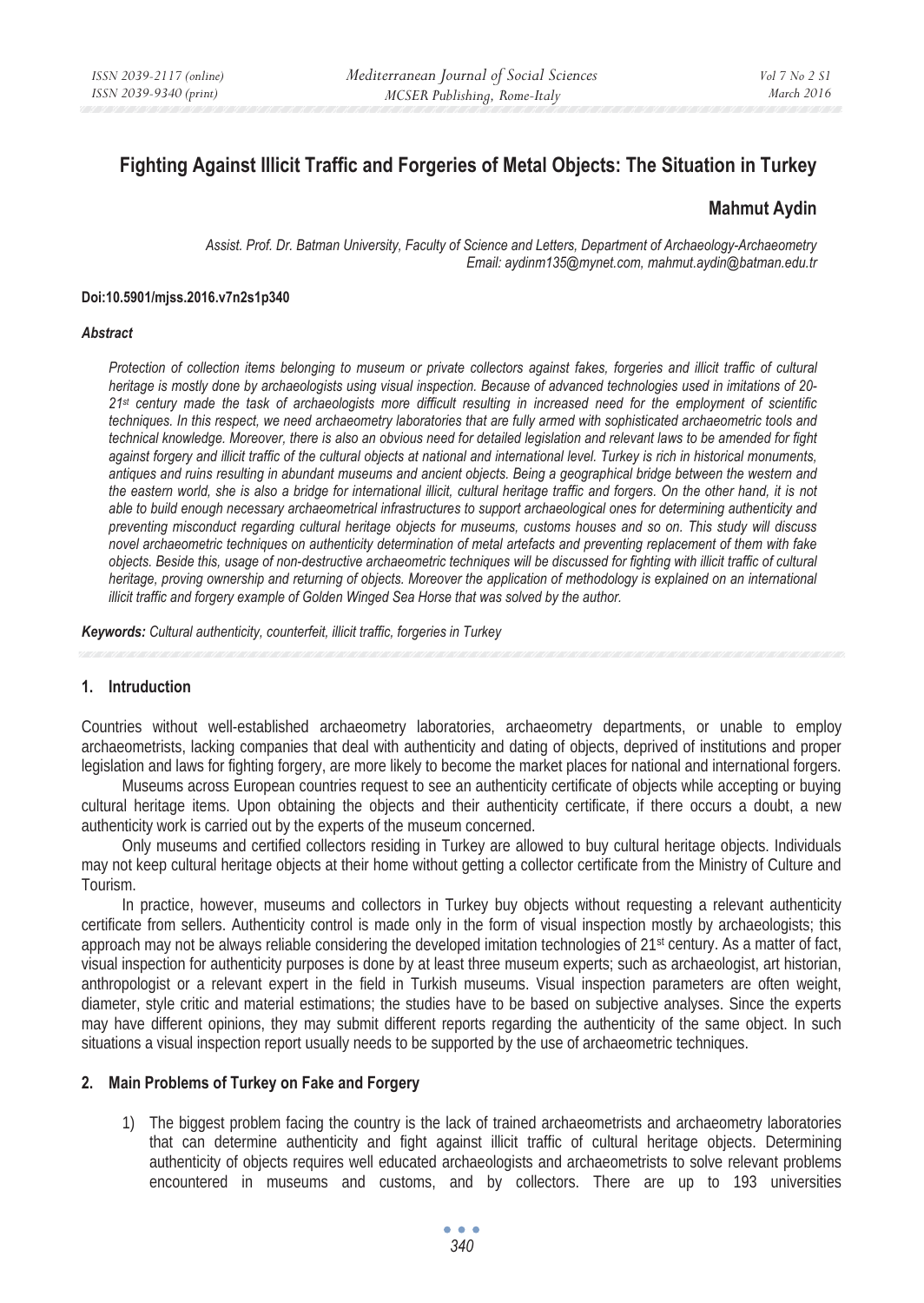(http://www.yok.gov.tr ), 211 private museums (http://www.kulturvarliklari.gov.tr/TR,43980/ozel-muzeler.html) and 85 state museums (http://www.kulturvarliklari.gov.tr/TR,132382/) across the country. Department of Archaeometry is available only in Middle East Technical University (METU) that provides Master of Science and Ph.D. degree whereas Çukurova University and Batman University give training in this field at master's level only. Until today, only 6 archaeometrists were able to obtain Ph.D. degree at METU. It is obvious that the number of graduate degrees given in this field is far from being sufficient to meet the demands of museums or other institutions concerned.

Determining authenticity and fighting with illicit traffic of cultural heritage objects needs not only archaeometrists but also advanced archaeometry laboratories that deal with forgery and illicit traffic of cultural heritage. These laboratories should focus on getting archaeometrical precautions; for example, recording chemical composition of objects by using non-destructive archaeometrical techniques before the objects became the subjects of illicit traffic. Hence even if these objects are involved in illicit traffic and forgery, the recorded chemical composition can be used to solve the problem.

There are few laboratories in Turkey that have been established for restoration purposes. The most advanced laboratory in this field, namely Istanbul Restoration and Conservation Central and Regional Laboratory (http://www.kulturvarliklari.gov.tr/TR,108525), was established by the Ministry of Tourism and Culture and is located in Istanbul. The second one is the Ankara Restoration and Conservation Laboratory Regional Directorate (http://www.kulturvarliklari.gov.tr/TR,62800). Apart from them, a few regional restoration and conservation laboratories are being established by the Ministry of Culture and Tourism. Struggle for keeping museum collections authentic is undertaken by these few laboratories, which lack archaeometrists or experts who can focus on the authenticity and illicit traffic of cultural objects. On top of that, there is no private archaeometry firms established to work on authenticity of cultural heritage items.

- 2) There is also lack of proper and clear legislation and laws to prohibit reproduction of cultural goods or to describe the rules of reproduction of imitation cultural heritage items although the opposite is needed. For instance, it is advisable that imitated cultural heritage objects bear the sign of their manufacturer; these are produced as souvenir items. Otherwise even such replicas can be used to deceive museum experts or collectors. In order to prevent this type of misconduct, a suitable sign or symbol can be used to fight against illicit traffic of cultural heritage objects in the customs house. Sign on replicas can be used to distinguish replicas from authentic objects. If the sign of the manufacturer is inserted on imitated objects it will be clear that they have been produced as souvenirs. In failure to do so, this would serve to deceive museums or collectors and requires penalty. Even worse, penalties for illicit trafficking are unsatisfactory (Öztürk 2007 pp 3- 5).
- 3) Replacements of authentic museum objects with fake ones are another threat for museums in Turkey. The stolen authentic objects became subject of international cultural heritage traffic. It is another emerging threat of the 21st century which needs to be solved by archaeometrists and authorities.

# **3. Methodology**

Fighting against forgery and illicit traffic of cultural heritage objects may utilize detailed chemical composition of cultural heritage objects. This is especially relevant in the case of recovered stolen objects and their return to the original site.

Since metal cultural heritage objects are rare and precious, it is almost impossible to obtain a specimen from them; therefore non-destructive archaeometrical techniques should be used on these items. In addition, many times it is impossible to move the object to the laboratory so the archaeometrical device should be portable in order to carry out analysis *in-situ* mode. Furthermore the archaeometric device should allow the user to make many measurements in a limited time span and get the results quickly. The device meets all this demand is Portable Energy Dispersive X–Ray Florescence (P-EDXRF) spectrometer. It is the most commonly used portable device for determination of chemical composition that can be used to fight against illicit traffic and forgery. The use of P-EDXRF is developed day after day in the analysis of cultural heritage objects.

In Turkey the legislations not lets scientists to take specimen from museum objects. Beside this moving the objects to laboratories located out of the museum needs too much official corresponding. Therefore in order to make analyses on metal objects it is necessary to use nondestructive techniques. Furthermore the devise should be portable to be able to move it to museum. The reason of choosing P-EDXRF to work on metal museum objects is that it is portable and nondestructive.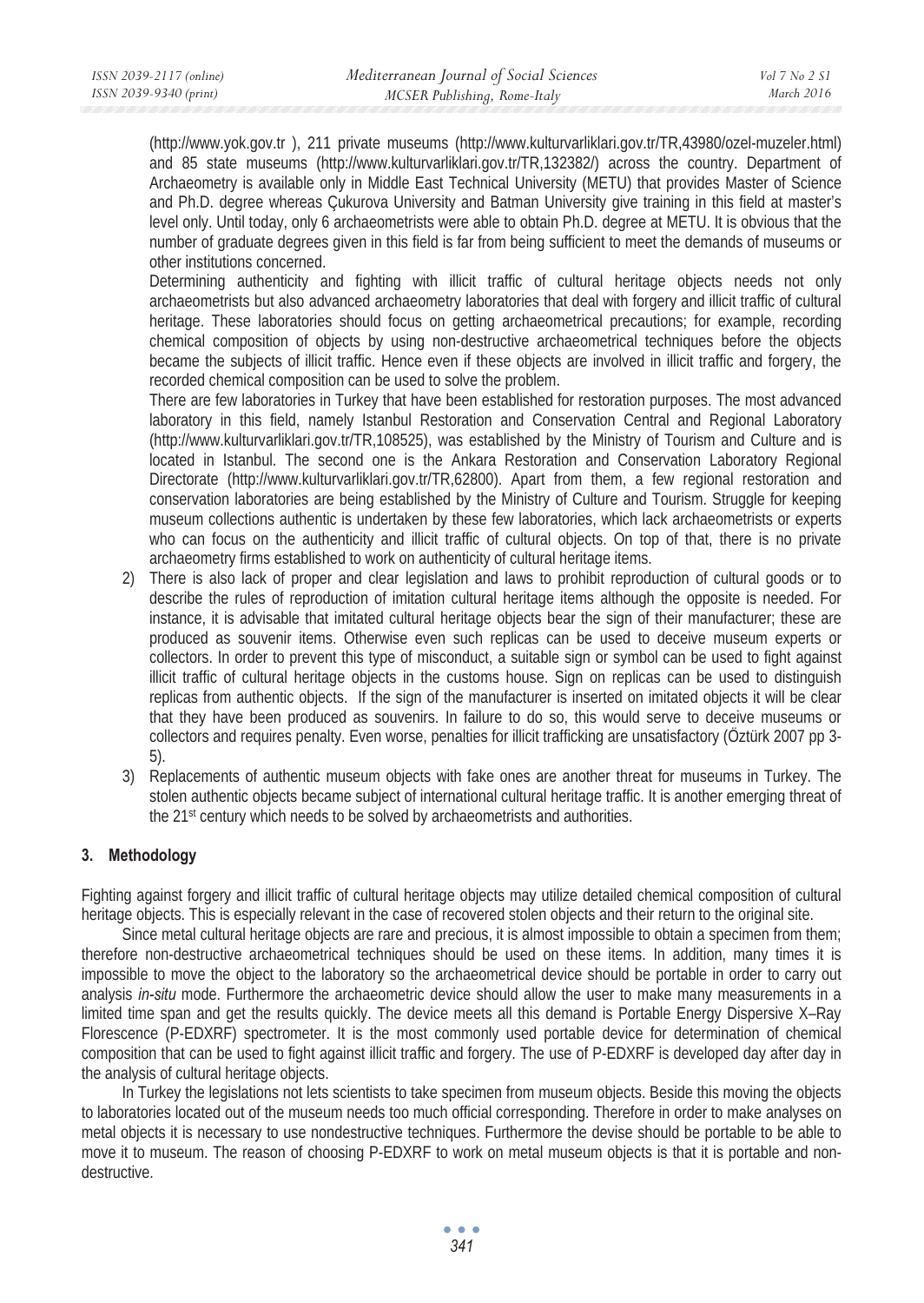### **4. Fake Objects**

In order to combat illicit trafficking of cultural goods and fake objects, Turkish Ministry of Culture and Tourism established a website which records and demonstrates fake objects that have previously been identified by museum experts (http://www.kulturvarliklari.gov.tr/TR,44739). On this web page fake objects are classified under five different groups: Coins, ornaments, sculptures, potteries and others. The most common group of fake objects is coins.

#### *4.1 Coins*

Coins are the group subjected most frequently to forgery. In principle, an expert may identify a fake coin by applying a traditional visual inspection. After initial basic controls concerning the weight and style of the pieces, a numismatist will look for and examine all the details present on the surface. In fact, the technique adopted for production of a fake object generally leaves a number of characteristic macroscopic and microscopic traces which can be considered as the fingerprints of that particular technique Mezzasalma1 et al. pp 15-28).

Unfortunately dating metal objects is not possible with today's technology. Determining authenticity of coins mostly depends on the analysis of coins for obtaining chemical composition of coins. From the chemical compositions of modern and ancient metals used for production of coins, archaeometrist can determine clearly whether metals inside a coin were purified with ancient technology or not. Therefore a scientific report can be drafted about the authenticity of coins (Aydın 2013 pp 33-114). Many fake coins are identified by using analytical techniques (Figure 1-2) (Aydın 2013pp 33-114, Fleming 1975 pp 101-153).

As a general practice in Turkey, fake coins made of silver (Ag), German silver (Cu, Zn and Ni), solder (Pb and Sn) and lead (Pb) are analyzed using the EDXRF (Aydın 2013 pp 33-114, Aydın 2014 pp 32-42). It is particularly very difficult for both archaeologists and archaeometrists to determine whether coins made of silver are counterfeit or not. In this hard job, comparing minor and trace elements of fake and authentic coins helps archaeometrist determine the authenticity of coins.

Golden coins are also produced by forgers very often. Determination of authenticity of golden coins is very difficult with visual inspection because gold does not have any corrosion products. Because of chemical characteristics of gold, basic archaeometric techniques cannot give exact answers for detection of forgery. Main and trace elemental compositions of both modern and ancient gold have to be known in order that authenticity of golden coins can be determined ( Lal et all 2011).

#### *4.2 Jewellery and other objects*

Brass, which looks like gold, is mostly used for producing fake jewelery. Therefore it is not easy with visual inspection techniques to find out if a golden-like object is fake or not. Other metals or metal alloys such as silver, bronze and brass are mostly used for forgery purposes likewise the modern gold metal (Aydın and Mutlu pp 97-105).

Golden objects can be analyzed through non-destructive archaeometric techniques, such as metal P-EDXRF; the results pertaining to a particular object can be compared with those of modern and ancient gold, especially in terms of their minor elements. The analysis made using P-EDXRF has proven that the chemical composition of these objects match those of modern golden objects.

# **5. Replacement of Authentic Objects with Fake Ones**

On the onset of the 21<sup>th</sup> century, one of the biggest problems encountered in Turkish museums is replacement of authentic objects with fake ones by museum experts or staff. Two important incidents occurred in the recent past. First one happened in Usak Archaeology Museum around at the end of 2005 and beginning of 2006. The *Golden Winged Sea Horse Brooch* which is a piece of the Lydian Hoard Treasure (King Kroisos' Treasure) was replaced with the fake one by Usak Archaeology Museum Manager (Figure 3).

The authenticity of the fake winged sea horse (Figure 3 right) was visually inspected and a report was prepared by an archaeologist on its falsity. Fake winged sea horse was also analyzed using P-EDXRF and the results were compared with analysis results of modern gold produced using the same spectrometer. As a result major and minor elements, namely Molybdenum (Mo) and Zinc (Zn) of the fake winged sea horse overlapped with minor elements of modern 22 and 18 carat gold samples.

The suspected authentic *Golden Winged Sea Horse Brooch* was luckily found in Germany in October 2012.

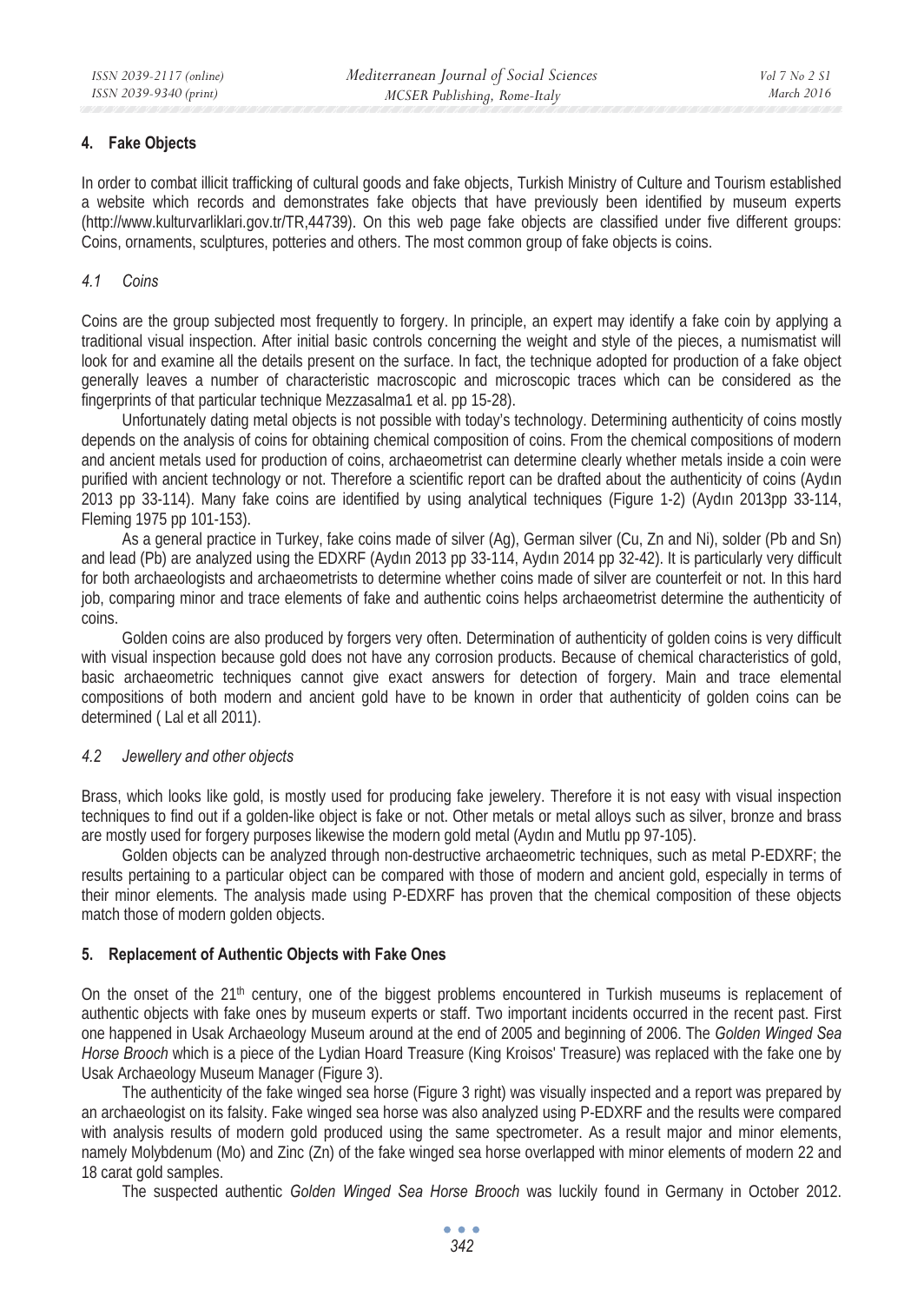| ISSN 2039-2117 (online) | Mediterranean Journal of Social Sciences | Vol 7 No 2 SI |
|-------------------------|------------------------------------------|---------------|
| ISSN 2039-9340 (print)  | MCSER Publishing, Rome-Italy             | March 2016    |

Analysis run on the found suspected winged sea horse, modern gold and other ancients golden objects found in the same and next tumuli of the stolen *Golden Winged Sea Horse Brooch* were determined by using the same P-EDXRF instrument. Later on results were compared with each other. In the end, chemical composition of the found *Golden Winged Sea Horse Brooch* and golden objects that were found in the same and next tumuli overlapped (Table 1). Tests proved that the results are the same at 99% confidence level.

Visual inspection method employed by archaeologist and various archaeometric techniques proved its authenticity and confirmed Turkey's right to possession. Finally the object was returned to its homeland.

The second incidence of replacement of an authentic object with a fake one took place in Ankara Museum of Fine Arts and Sculpture in Turkey. Many authentic paintings were replaced with fakes (about 46 paintings) and authenticity of 23 paintings is still debated (http://www.milliyet.com.tr).

Whether an authentic object has been replaced with its fake used to be verified only by referring to their old photos in literature, its dimensions and weights in records. However, the chemical compositions of objects can easily help to prove if objects have been replaced with fake ones or not (Figure 4) (Aydın 2014 pp 32-42). If cultural heritage in museums were documented with non-destructive archaeometric techniques and relevant data were kept in an inventory, official records could easily be used to prove ownership of found stolen objects from the museums. 1745 objects were lost in Turkish museums in last ten years (2005-2015) (arkeologlardernegi.org).

### **6. Fighting against Illicit Traffic of Cultural Heritage by Using Archaeometry**

Proving ownership of cultural heritage objects in order to fight against illicit traffic of cultural heritage became more important in international level. Because of the *Arab Spring* many museums and archaeological sites have been looted and archaeological objects became subjects of illicit traffic.

As an archaeometric method, P-EDXRF analysis results for elemental composition can be saved as a precaution for a possible replacement with fake one. Another reason of saving chemical compositions is that the results can be used to prove ownership of stolen and found objects. Methodologically, these analyses can be repeated on the same objects and the new results can be compared with old analysis results and determine authenticity and ownership of the objects (Figure 4).

#### **7. Conclusion**

Faking and forgery are one of the biggest problems facing Turkish museums. Bridging the western and eastern world, Turkey has become a marketplace for forgers of the east and west. In order to keep museums and collectors safe from fake cultural heritage objects and forgers, Turkey needs to improve technical infrastructure of archaeometry laboratories and amend laws concerned. In addition, museums should make regular analysis on their collections and keep these chemical records for prospective problems in order to prevent replacement of authentic cultural heritage objects with fake objects. These archived chemical compositions of stolen objects can be used for struggle against illicit traffic of cultural heritage. These data may be used in order to prove that the found object is the stolen one and the ownership of the related country is verified.

#### **References**

- Aydin M. (2014). 'Using Technology Against Theft and Forgery of Cultural Heritage Goods' Mediterranean Journal of Social Sciences Vol 5, No 22, pp 32-42.
- Aydin M. (2013), 'Authenticity of Roman Imperial Age Silver Coins Using Non-destructive Archaeometric Techniques' (unpublished doctoral thesis, Middle East Technical University,) pp 33-114.
- Aydin M., Mutlu S. (2012) 'Determination Authenticity of Golden Coins dated to Byzantium Age by Using Non-Destructive Archaeometric and Visual Inspections Techniques. (Bizans Dönemine ait Altın Sikke Orijinalliğinin Tespitinde Tahribatsız Arkeometrik ve Görsel Analiz Yöntemlerinin Kullanılması)':, Supreme Plane of of Archaeometry in Turkey Gratuity book for Prof. Dr. Aymelek Özer ve Prof. Dr. Şahinde Demirci' Edt. Akyol A., A., & Özdemir K., Homer Bookhome.
- Lal U., S., Rao S., B., Kumar V., (2011) "Identification of Fake Gold Coins By Micro XRF Systems" Conservation of Cultural Property in India Vol 39 pp 24-25.

Mezzasalma A. M., Mondio G., Serafino T., Fulvio G., Romeo M. and Salici A. (2009) 'Ancient coins and their modern fakes: An attempt of physico-chemical unmasking'Mediterranean Archaeology and Archaeometry 9, 15-28.

- Fleming S. J. (1975) Authenticity in Art: The Scientific Detection of Forgery (1st ed.)., The Institute of Physics Press, London
- Öztürk Y. (2007) Protection low of Cultural Heritage in terms of Penalty Provision (Ceza Hükümleri Yönünden Kültür ve Tabiat Varlıklarını Koruma Hukuku) (1st ed.), Turhan Bookhome, Ankara.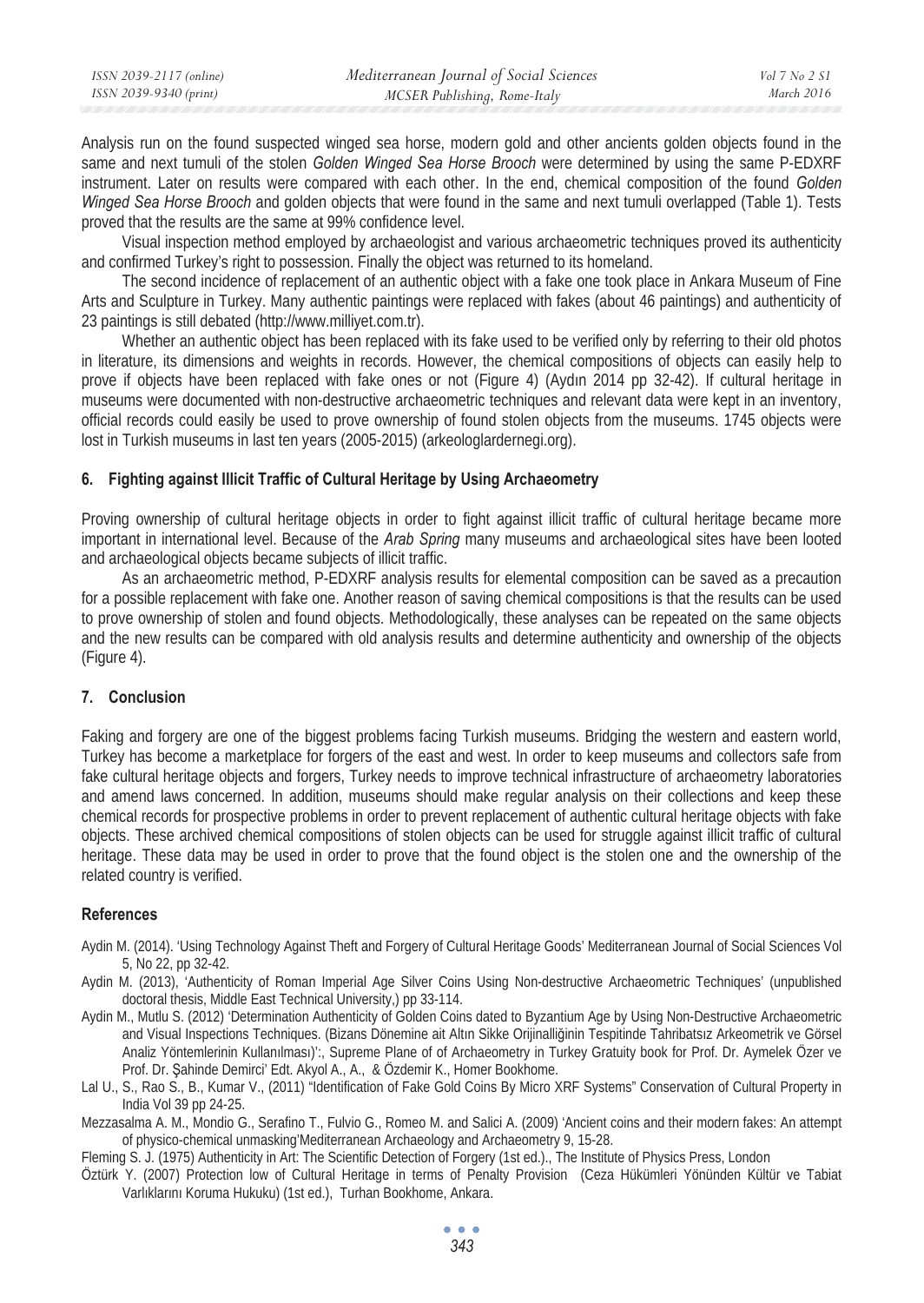# *Web Pages*

http://www.yok.gov.tr/web/guest/universitelerimiz [accessed 25 June 2015] http://www.kulturvarliklari.gov.tr/TR,43980/ozel-muzeler.html [accessed 25 June.2015] http://www.kulturvarliklari.gov.tr/TR,132382/15-nisan-2015-tarihinden-itibaren-tum-hafta-boyunca-ziy-.html [accessed 25 June.2015]. http://www.kulturvarliklari.gov.tr/TR,108525/istanbul-restorasyon-ve-konservasyon-merkez-ve-bolge-la-.html [accessed 10June 2015]. http://www.kulturvarliklari.gov.tr/TR,62800/ankara-restorasyon-ve-konservasyon-laboratuari-bolge-mu-.html [accessed 10 June2015].

http://www.kulturvarliklari.gov.tr/TR,44739/kategorilerine-gore-sahte-eserler.html (10 [accessed June 2015]. http://www.milliyet.com.tr/hirsizliginresmi/gundem/gundemdetay/07.08.2012/1577317/default.htm [accessed 23 June 2015] arkeologlardernegi.org [accessed 24 July 2015)

### **Figures**



Figure 1: Fake coins from Van Museum (left) and Batman Museum (right) (Archive of Mahmut AYDIN).



**Figure 2:** a) Fake golden diadem from the Museum of Anatolian Civilizations, b) Fake golden diadem from the Museum of Anatolian Civilizations, c) Fake golden diadem from Izmir Museum, d) Fake rings from Çanakkale Archaeology Museum in Turkey